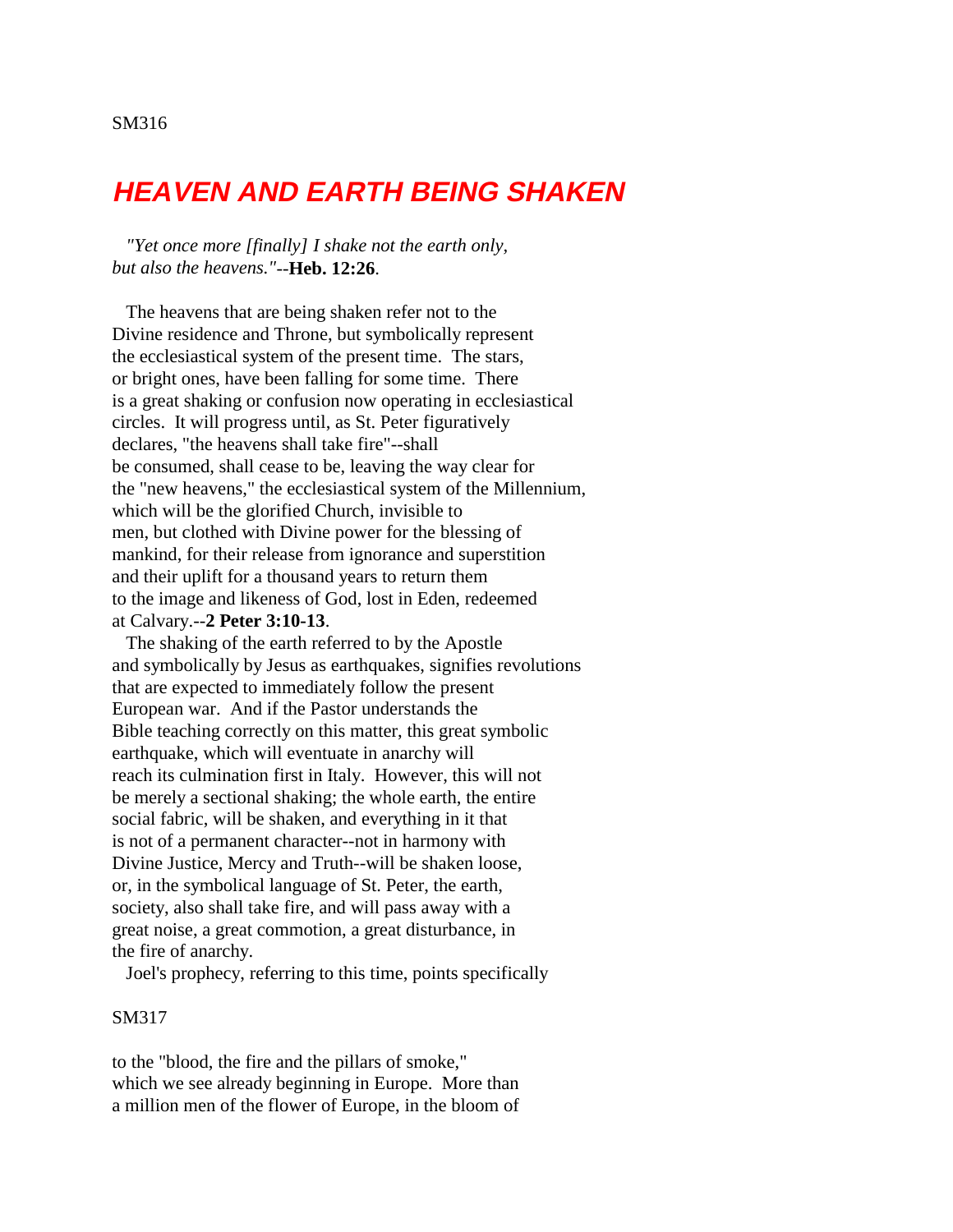life, have shed their blood, although the war is only beginning. The explosion of tons of powder and the burning of cities and villages is surely a fire in the earth, the like of which never occurred before in the same space of time; and everywhere the pillars of smoke are rising, not only from the battlefield, but also from the burning villages and the funeral pyres whereon the dead, too numerous to bury, are burned. Whether or not there shall be other fulfilments of these signs, we surely see this much shaking and this much fulfilment already commenced. How much more of the blood and fire and pillars of smoke before the terrible ordeal is passed, we can only surmise.

 We have courage to speak of these terrible things only because of our full confidence that behind this dark cloud, hidden from human sight, is the glad sunrise of the New Day--the Day of Messiah. With such a glorious hope beyond it--the hope of the Church's glorification in the First Resurrection power, and the hope of the world's Millennial blessing--God's true people everywhere can lift up their heads and rejoice through their tears, even as their great Teacher, eighteen centuries ago, prophesied that they would do.--**Luke 21:28**.

## **"MY PEOPLE PERISH FOR LACK OF KNOWLEDGE"**

 Many of God's true people have been in ignorance of His real character and Plan because stupefied by the false doctrines of the Dark Ages. They have not studied their Bibles aright. On the contrary, many of them have been "overcharged by the cares of this life" and the "deceitfulness of riches" and have been unfruitful in respect to their character development and knowledge of God. The deceitfulness of riches does not signify that merely the rich are thus deceived. The great mass of humanity are under the lure of riches, spending their earthly

## SM318

attainments, time and strength of mind and body; searching for earthly wealth but getting little. Some of these in the distressing times impending, though late, will see their mistake and wish that they had been more alert in the laying up of Heavenly treasures--knowledge of the Bible, of God and character development in His likeness.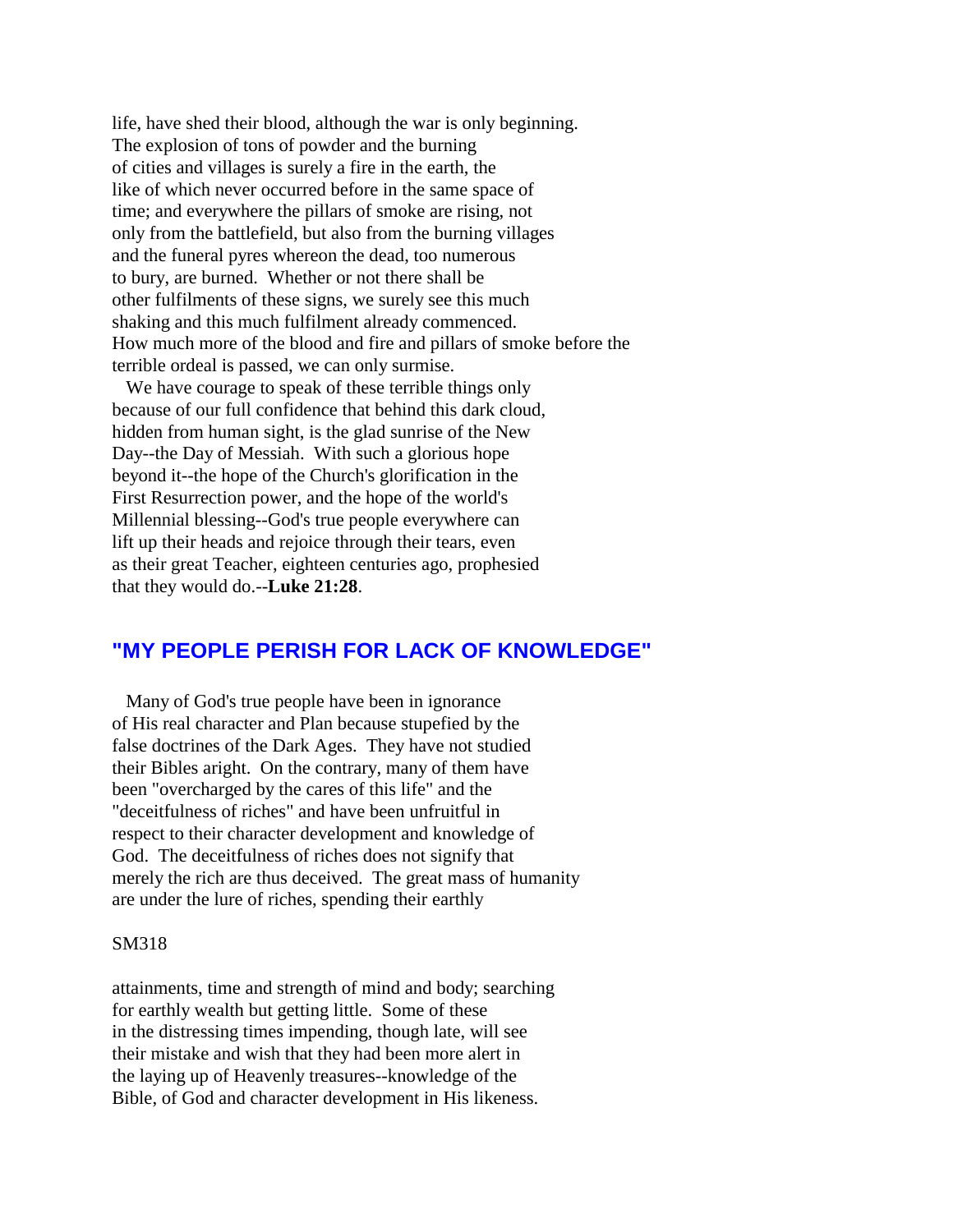Our Adventist friends are not the only ones who have made the mistake of thinking of the fire and shaking of the earth and heavens as merely literal. Practically all the creeds of "Orthodoxy" give this misinterpretation, but now at least it is time that our eyes of understanding should open. Now that the shaking and the fire have begun, it is high time that we should see that "the earth abideth forever." There is no reason why it should be destroyed; neither is there reason why humanity should be destroyed from off the earth. God's purposes have not yet been accomplished. Yea, the Divine Plan is only in its infancy. Humanity as yet has learned only its first lesson--"the exceeding sinfulness of sin" and the bitterness of its results. The second lesson will be given by Messiah during the thousand years of His glorious Reign of Righteousness. All shall be brought from the tomb, from ignorance, superstition, darkness, to fullest opportunity, knowledge and blessed uplifting. Only the wilful enemies of God and of righteousness shall be destroyed. The race thus purged from sin and sinners, and again in the Divine image and likeness, will usher into its glorious inheritance--an eternity of God's favor on earth and life everlasting.--**Eccle. 1:4**; **Rom. 7:13**.

# **SHAKING OF MOUNT SINAI TYPICAL**

 There might be also literal earthquakes and great physical changes at this time, intended to bring the earth into alignment with Millennial blessings, but we are not so sure respecting these physical changes. They may or may not play a part in the trouble of this Great Day.

 In our context the Apostle compares the inauguration of Messiah's Kingdom, with its New Law Covenant

## SM319

mediated by the Redeemer, with the typical Law Covenant given to Natural Israel at Mount Sinai at the hands of the typical mediator Moses. There, the voice, the cloud, the darkness, the lightning, the thunders, the earthquakes, were literal. Here, now beginning, we have the antitypes of these in the inauguration of the Antitypical Covenant, which, at the hands of The Christ, is to bring the wonderful blessings foretold, to all men.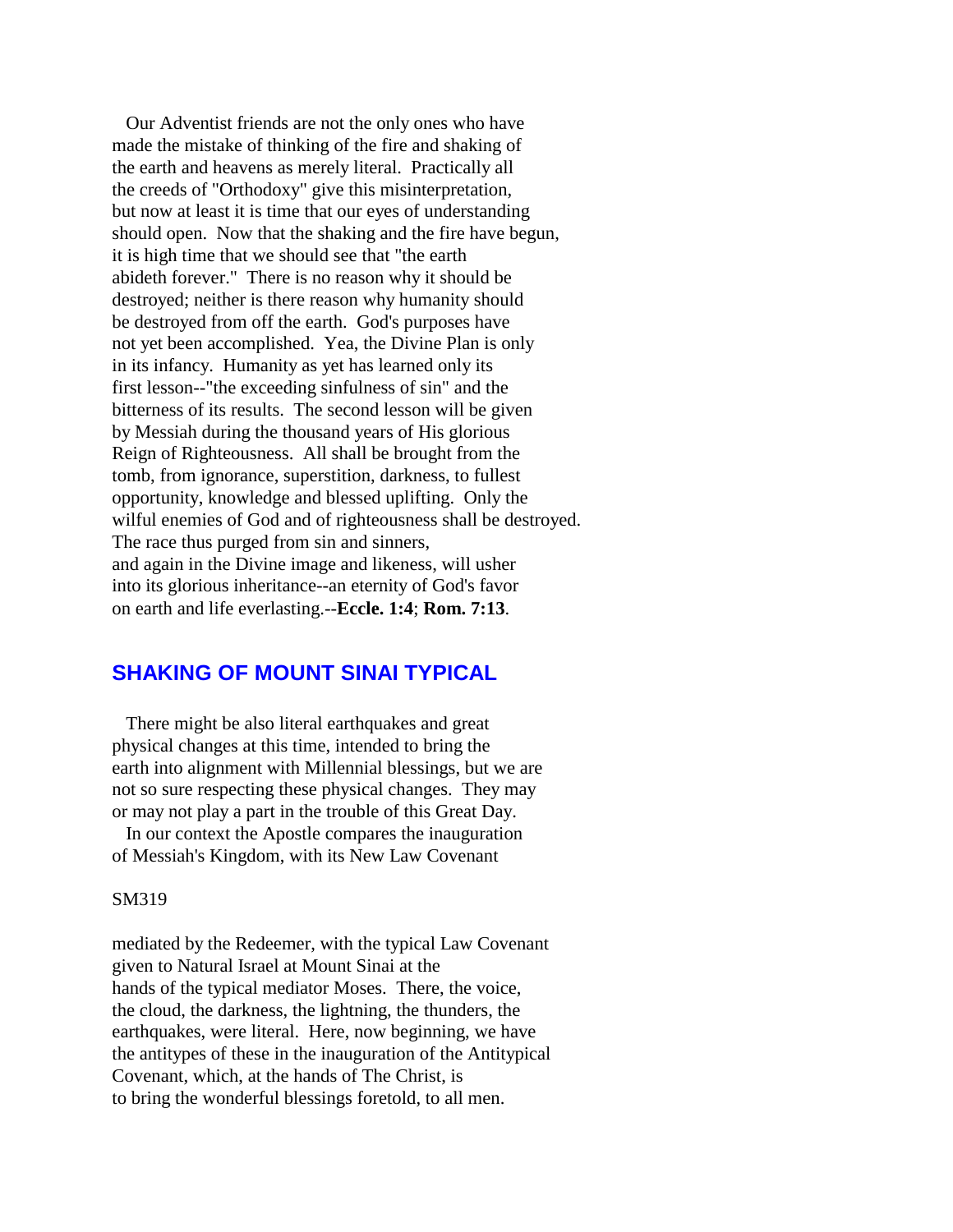St. Paul declares that the Word of the Lord upon this subject implies the removing of all things that can be shaken, so that only the unshakable things will remain; and these unshakable things he associates with God's Kingdom of righteousness. When with the eyes of our understanding open we look about us, we see very many things that evidently are not permanent, not right, not satisfactory to God and to all who love righteousness and hate iniquity; and when we reflect that the shaking will be such as to loosen and destroy all the imperfect things of the present time, we can better imagine than describe the severity of that shaking.

 In the Revelation this same thought is expressed under the figure of a mighty earthquake, the like of which there had not been before and would never be thereafter. (**Rev. 16:18**.) Throughout the Apocalypse the term earthquake is used to symbolically represent revolution. We are to expect, then, a great revolution, a great earthquake, which will overthrow everything that is not of the Lord's establishment and approval. From this standpoint a certain class can read the signs of the times intelligently and with confidence; and this class the Scriptures call the Lord's "little flock" (**Luke 12:32**); counted foolish by the world, but counted of the Lord as "the wise" who are to "understand." (**Dan. 12:9,10**.) To these the Master Himself addressed the words, "There shall be signs in the sun, and in the moon, and in the stars; and upon the earth distress of nations, with perplexity; men's hearts failing them for fear, and for looking after those

#### SM320

things which are coming upon the earth; for the powers of heaven shall be shaken." And again, "When these things begin to come to pass, then look up, and lift up your heads; for your deliverance draweth nigh."

 The Lord's consecrated people, possessed of His Spirit, cannot in any sense rejoice at tribulations coming upon others. Their rejoicing can be only in respect to the glorious things which they hope to experience and know to be near by these outward signs. They rejoice not merely on their own behalf, but also on behalf of the whole world; for they have the assurance of the Scriptures that behind this Time of Trouble, which looms up as a dark cloud to cover the entire social world, there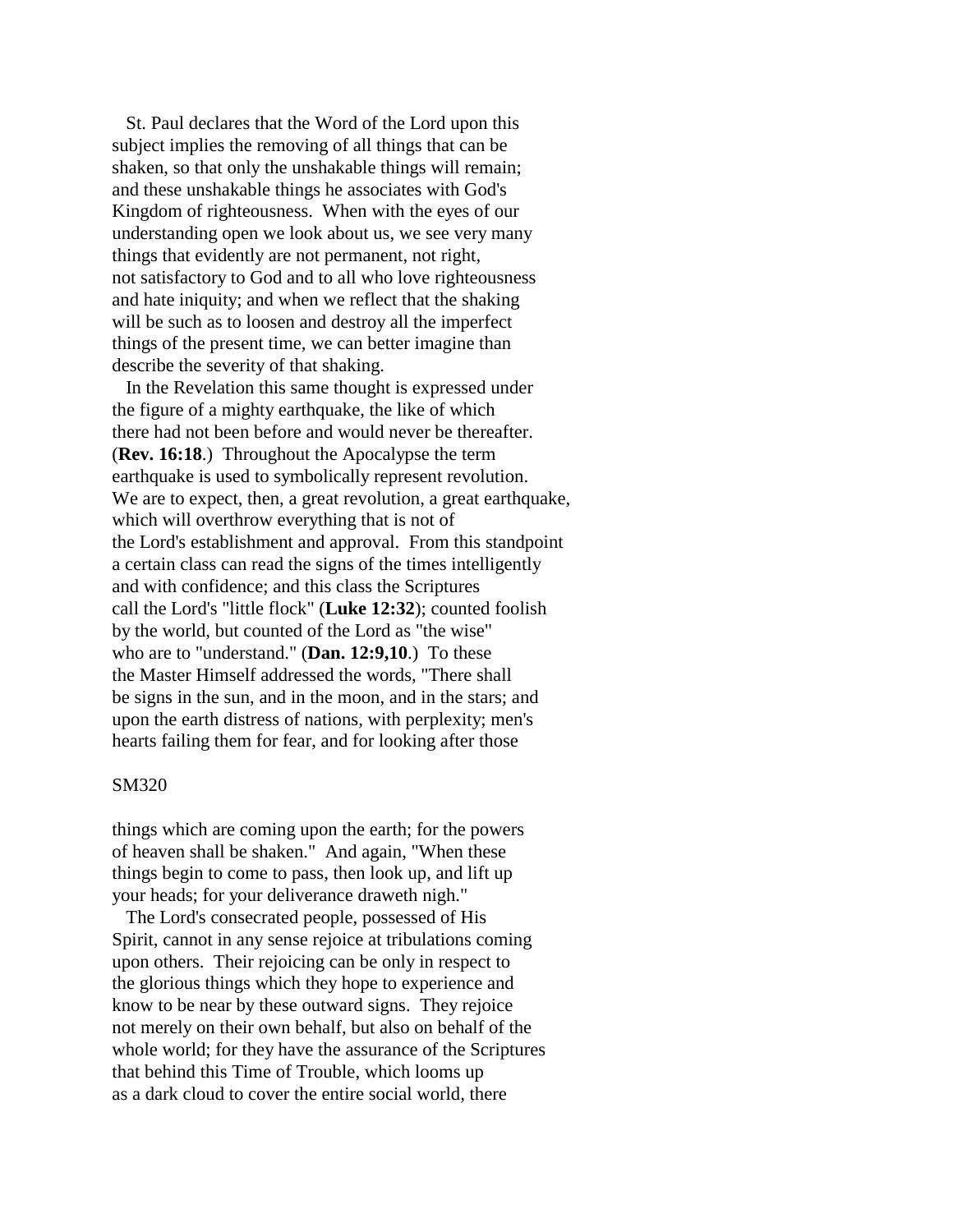is a silver lining; and that shortly the glorious Sun of Righteousness will blaze forth, dispel every cloud and all shadows of ignorance and superstition, and bring to mankind the rich blessings of Divine favor secured through the precious blood of Christ.

# **GREAT CHANGES NOW DUE**

 Evidently wonderful changes will be effected, some to be brought about gradually. We all know of the gradual change of the temperate zone--its extension further and further and further toward the poles. We notice also the increasing moderation nearer to the equator. Those who recognize the Power of God can have full confidence that He is able to perform all the glorious promises of His Word respecting the paradisaical conditions of this earth for the use of mankind during the Millennial Age and the ages to follow.

 As already intimated, social upheavals are pictured in the Word of God under the symbolism of earthquakes, "mountains carried into the sea," etc. These uprisings in anarchy are pictured as tidal waves engulfing the "mountains"--governments. This is one of the most forceful pictures used, in the Psalms, in Revelation and in our Lord's symbolical reference to the great Time of Trouble near at hand.--**Psa. 46:2**.

## SM321

 Let us not be understood as advocating anarchy or revolution of any kind. On the contrary, we are giving heed to the Master's injunction that all His true followers seek peace and pursue it; that they like Himself resist not evil with evil, force with force, but commit their way unto the Lord, walk in His paths, relying upon Him for the results that will be to their profit and His glory. We hold and teach that even the meanest and poorest government is superior to anarchy; and in full sympathy and kindness we counsel those tending toward Socialism that they are unsuspectingly "hatching cockatrice eggs"; for under present conditions Socialism is absolutely impossible. The rich will not give up their advantages without a struggle to the death; and this, as soon as Socialism shall have gained the power it is seeking, will spell